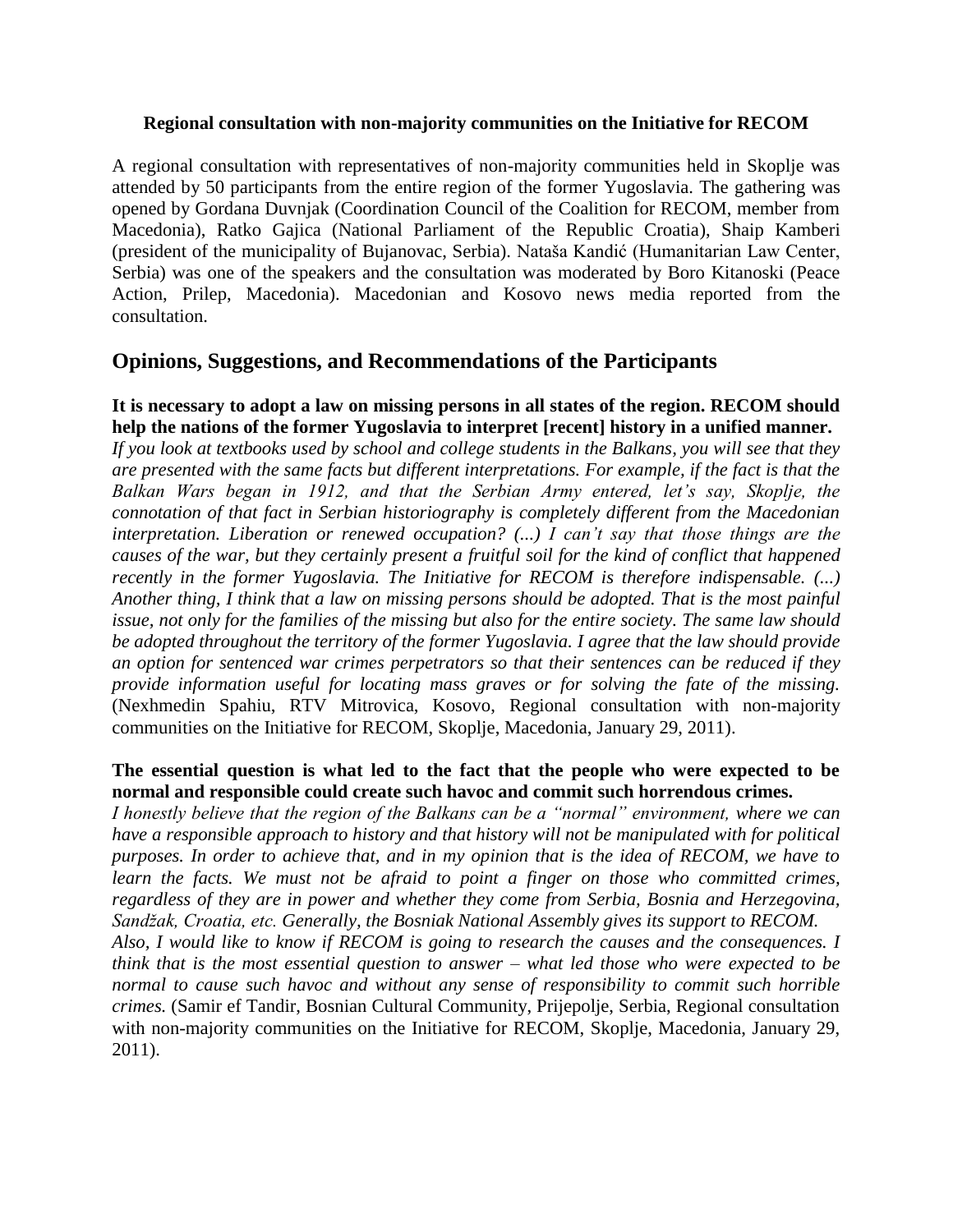# **All states in the region should adopt the same law providing for identical criminal processing of all war crimes perpetrators.**

*... when it comes to this very sensitive issue that has been bothering the entire region for almost two decades now, it is clear that a solution must be found soon. The Initiative for RECOM needs a much broader support of the civil society. (...)Now, the question we must answer is whether we can have a joint platform for creating equal conditions for criminal processing of war crimes perpetrators and identical sentencing criteria. War crimes trials are still being conducted routinely, while I believe that they should be given more importance in terms of demonstrating the fact that war crimes perpetrators are brought to justice. I think that in such an atmosphere it would be good to have a law that is identical in all states. Do post-Yugoslav states have the laws with unique elements of justice when it comes to this kind of problems? It can create problems if one state accepts one set of criteria, one platform, then the rest of the region is under a certain amount of pressure to accept it.* (Riza Halimi, member of Parliament, National Assembly of the Republic of Serbia, Preševo, Serbia, Regional consultation with non-majority communities on the Initiative for RECOM, Skoplje, Macedonia, January 29, 2011).

# **Organ trafficking cases should be part investigated by RECOM.**

*Each crime must be condemned, including organ trafficking crimes. I haven't heard anyone making that suggestion. That is a horrible crime.* (Ivana Cvetković, National Council of the Macedonian National Minority, Leskovac, Serbia, Regional consultation with non-majority communities on the Initiative for RECOM, Skoplje, Macedonia, January 29, 2011).

# **We have to be very persistent because this is not going to be an easily accomplished.**

*I think that RECOM is our future and this Initiative should enjoy as much support as possible. This is not going to be easy because all of the things that happened need to be carefully examined and clarified and that's the hard part in this region. However, we need to continue doing that and we need to persevere. Maybe not very soon, maybe not in two years, but it will all have to fall into place sooner or later.* (Stojanča Arsić, Municipal Assembly Bujanovac, Bujanovac, Serbia, Regional consultation with non-majority communities on the Initiative for RECOM, Skoplje, Macedonia, January 29, 2011).

# **How do we initiate the question establishing responsibility for burnt homes, persecution, intimidation, and mental and emotional suffering in Sandžak?**

*We need to establish responsibility for crimes that have not been investigated so far, even for individuals who have been sentenced already. In some cases, some people have even been promoted or otherwise rewarded for the fact that a series of extremely heinous crimes happened in Sandžak. Those crimes have never been processed. Also, no one in the Balkans has ever been held responsible for mental and emotional suffering. How do we tackle the issue of killed souls, persecution, burning of homes, etc.? It is quite obvious that victims are not only those who died because we have a history of repression and intimidation in Sandžak. Some 17,000 people were either criminally processed or taken in for police interviews. What do you make of the fact that the people responsible for abusing and forcefully relocating the residents of Sandžak still live*  right next to us? (Redžep Škrijelj, Bošnjačka Riječ, Novi Pazar, Serbia, Regional consultation with non-majority communities on the Initiative for RECOM, Skoplje, Macedonia, January 29, 2011).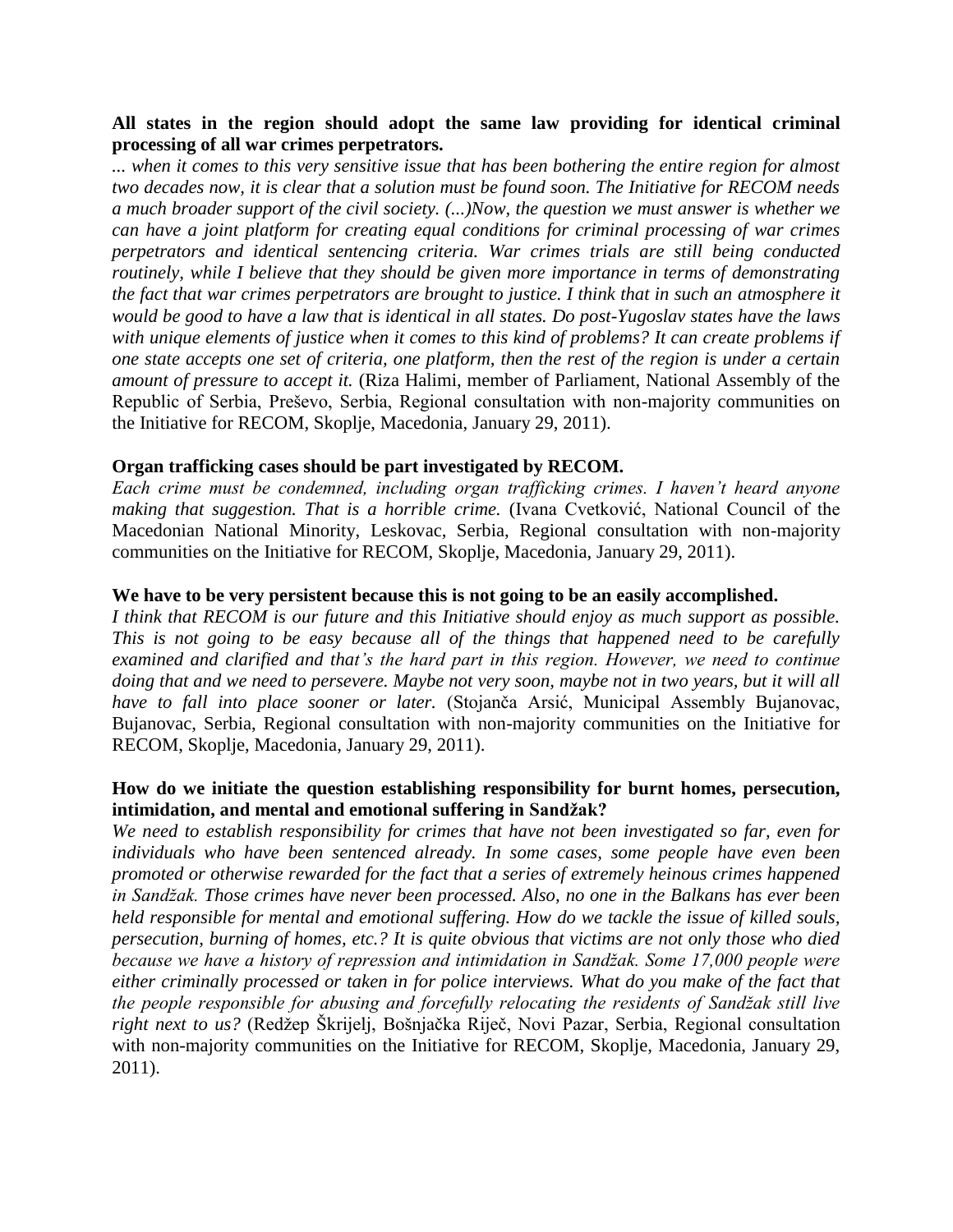#### **We must find a way to make politicians accept the establishment of RECOM.**

*One of the goals of this Initiative is to achieve reconciliation. Since reconciliation itself is a process that will take a lot of time, I think that we cannot expect our national parliaments or the so called political elites to reach a consensus on this issue without the influence of the international community. We have to find a way to approach the public and once the public has a favourable sentiment with respect to this idea, the public can influence politicians who will not change their policies, which are not the same policies that led to all of this and these are not the same politicians who led to all of this.* (Mato Groznica, Croatian National Assembly in Vojvodina, Serbia, Regional consultation with non-majority communities on the Initiative for RECOM, Skoplje, Macedonia, January 29, 2011).

# **How can we win over members of majority communities to talk about the crimes committed by individuals belonging to their own communities?**

*We have mostly talked about crimes committed against members of our own minority communities. However, no one so far spoke about the crimes committed by members of our community against members of other communities. (...) But the question is how to motivate a member of a majority community to speak about the crimes committed against members of minority communities? We have to find instruments to motivate those people to talk. In Bosnia and Herzegovina we have a specific problem: in one area, or even one street we are a majority while in the next we are already a minority.* (Smajil Žlibanić, Association of Citizens of Gradiška, Gradiška, Bosnia and Herzegovina, Regional consultation with non-majority communities on the Initiative for RECOM, Skoplje, Macedonia, January 29, 2011).

# **We have to conduct an inquiry into possible crimes committed by members of Roma population.**

*I would like expert people to conduct an inquiry into possible crimes committed by Roma people on the territory of the former Yugoslavia. I would like to have a finger pointed at any Roma person guilty of committing a war crime so that we can too, like other communities, admit that we have also committed crimes. I want to find out if we caused other people to transgress against us and I want to know what we did wrong. So, at this point, we don't have any information on whether the Roma people committed war crimes. I didn't conduct any investigation personally and I don't know if anyone else did.* (Dervo Sejdić, the Council of Roma People in BiH, Sarajevo, BiH, Regional consultation with non-majority communities on the Initiative for RECOM, Skoplje, Macedonia, January 29, 2011).

# **We should pay special attention to those who testify against "their own" perpetrators.**

*There is a young, dedicated man, Blaž Stevović, from Trebinje, who testified against members of his own community and he ended up being excommunicated from his own community. Now it is very difficult for him be re-socialized. It is hard to imagine that you can motivate someone to testify against the members of their own group without providing sufficient protection mechanisms. (...) Are there any such mechanisms at the international level that we can use since it is obvious that the ones we have locally are insufficient? Maybe that ought to be investigated further and maybe organize a consultation on this topic.* (Senad Nanić, Cultural Society of Bosniaks in Croatia, Zagreb, Croatia, Regional consultation with non-majority communities on the Initiative for RECOM, Skoplje, Macedonia, January 29, 2011).